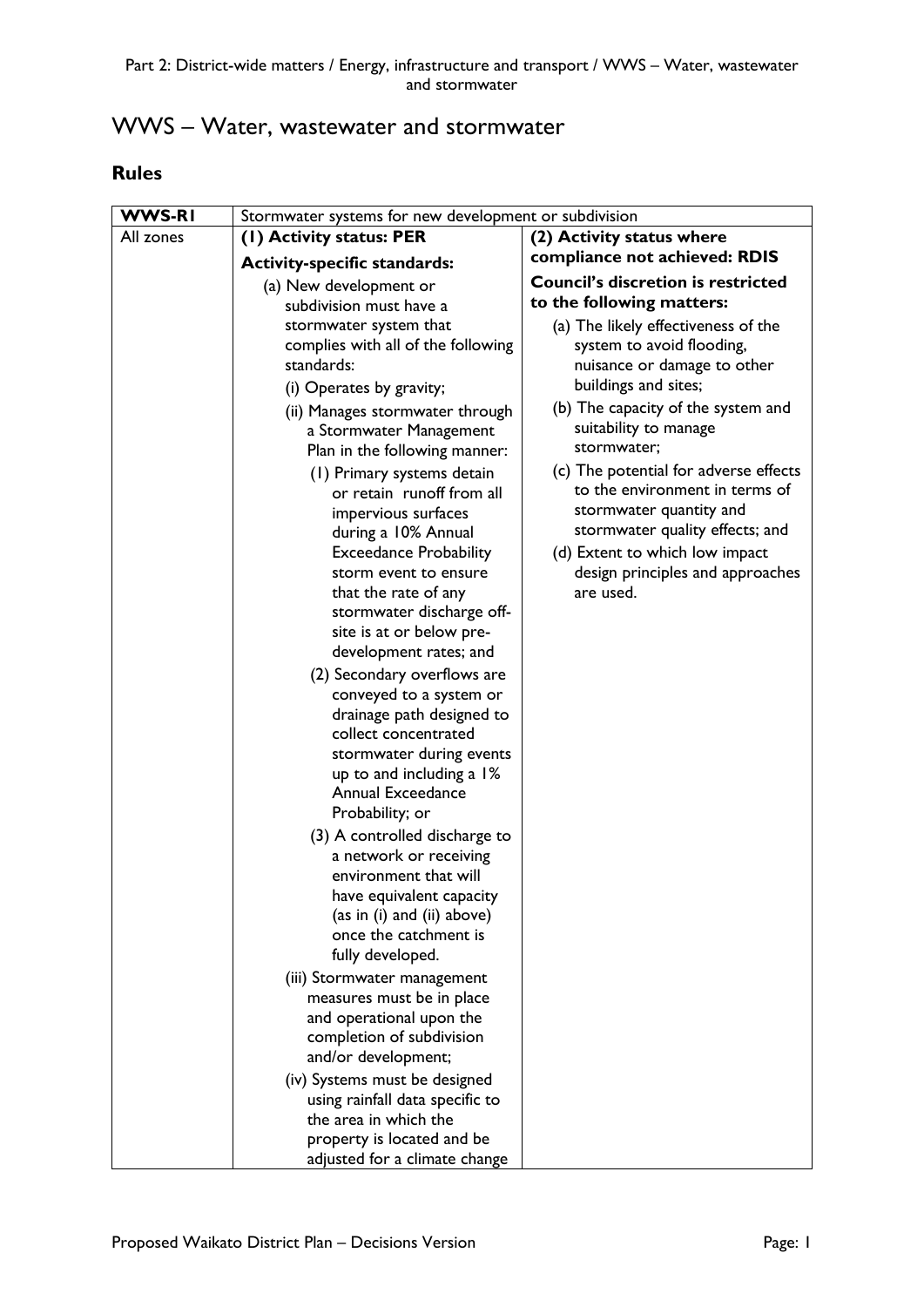### Part 2: District-wide matters / Energy, infrastructure and transport / WWS – Water, wastewater and stormwater

| temperature increase of<br>$2.1^{\circ}C;$                |  |
|-----------------------------------------------------------|--|
| (v) Stormwater management                                 |  |
| measures, including low                                   |  |
| impact design measures, must                              |  |
| be implemented as                                         |  |
| appropriate in accordance                                 |  |
| with the following drainage                               |  |
| hierarchy:                                                |  |
| (1) Retention of                                          |  |
| rainwater/stormwater for                                  |  |
| reuse;                                                    |  |
| (2) Soakage techniques;                                   |  |
| (3) Infiltration rate of a                                |  |
| minimum of 7mm/hour;                                      |  |
| (4) Treatment, detention and                              |  |
| gradual release to a                                      |  |
| watercourse:                                              |  |
| (5) Treatment, detention and                              |  |
| gradual release to a piped                                |  |
| stormwater system.                                        |  |
| (6) Stormwater treatment                                  |  |
| shall address water                                       |  |
| quality; downstream                                       |  |
| erosion and scour effects;<br>and cumulative volume       |  |
| effects.                                                  |  |
| (vi) Where land is subject to                             |  |
| instability, stormwater                                   |  |
| discharges directly to ground                             |  |
| occurs only where the                                     |  |
| ground conditions have been                               |  |
| identified as being suitable to                           |  |
| absorb such discharges                                    |  |
| without causing, accelerating                             |  |
| or contributing to land                                   |  |
| instability and downstream                                |  |
| effects either on the site or                             |  |
| on neighbouring properties;                               |  |
| (vii) Connection of new                                   |  |
| development to any existing<br>stormwater drainage system |  |
| must not result in the                                    |  |
| minimum level of service not                              |  |
| being met or the minimum                                  |  |
| level of capacity being                                   |  |
| exceeded. Alteration of the                               |  |
| existing receiving stormwater                             |  |
| network drainage system to                                |  |
| achieve minimum level of                                  |  |
| service or additional onsite                              |  |
| detention volume to ensure                                |  |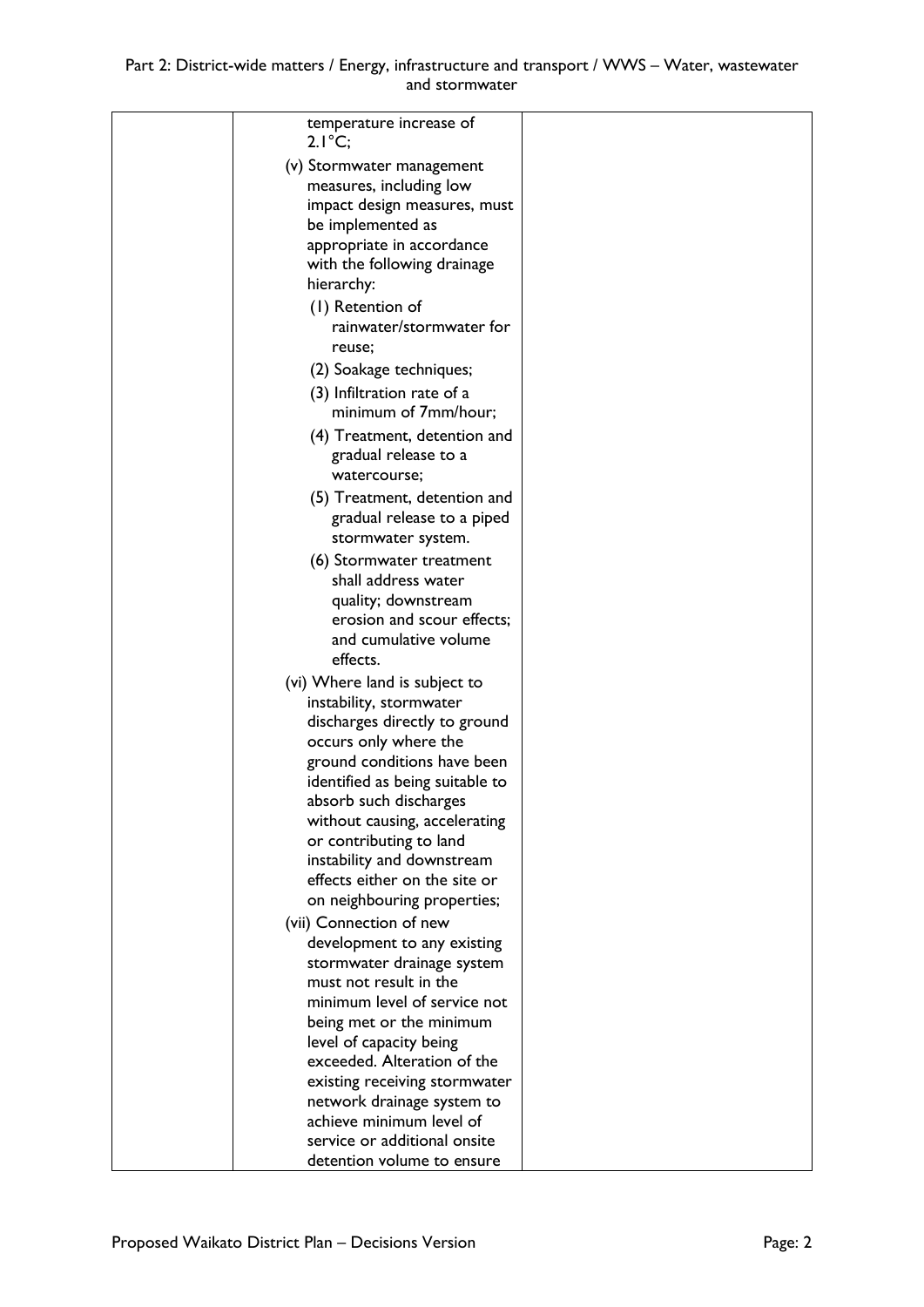|           | existing capacity will be<br>required.                                                                                                                                                                                                                                                                                                                               |                                                 |
|-----------|----------------------------------------------------------------------------------------------------------------------------------------------------------------------------------------------------------------------------------------------------------------------------------------------------------------------------------------------------------------------|-------------------------------------------------|
|           | Advice notes:                                                                                                                                                                                                                                                                                                                                                        |                                                 |
|           | Acceptable means of compliance for<br>the provision, design and construction<br>of stormwater infrastructure, including<br>low impact design features, are<br>contained within the Regional<br>Infrastructure Technical Specifications<br>(RITS). Refer also to Waikato<br>Stormwater Management Guideline<br>and Waikato Stormwater Run-off<br>Modelling Guideline. |                                                 |
|           | A stormwater discharge consent may<br>also be required from the Waikato<br>Regional Council.                                                                                                                                                                                                                                                                         |                                                 |
|           |                                                                                                                                                                                                                                                                                                                                                                      |                                                 |
| WWS-R2    | Wastewater servicing for new development or subdivision                                                                                                                                                                                                                                                                                                              |                                                 |
| All zones | (1) Activity status: PER                                                                                                                                                                                                                                                                                                                                             | (2) Activity status where                       |
|           | <b>Activity-specific standards:</b>                                                                                                                                                                                                                                                                                                                                  | compliance not achieved: RDIS                   |
|           | (a) New development or                                                                                                                                                                                                                                                                                                                                               | <b>Council's discretion is restricted</b>       |
|           | subdivision must have a                                                                                                                                                                                                                                                                                                                                              | to the following matters:                       |
|           | wastewater system that<br>complies with the following                                                                                                                                                                                                                                                                                                                | (a) Health and safety of the                    |
|           | standards:                                                                                                                                                                                                                                                                                                                                                           | occupants;                                      |
|           | (i) Is connected to public,                                                                                                                                                                                                                                                                                                                                          | (b) Capacity of the system;                     |
|           | reticulated wastewater                                                                                                                                                                                                                                                                                                                                               | (c) Infiltration capacity of the soil;          |
|           | network; or                                                                                                                                                                                                                                                                                                                                                          | (d) Location, including proximity to            |
|           | (ii) Is connected to a                                                                                                                                                                                                                                                                                                                                               | waterways and effects on<br>habitats; and       |
|           | community-scale wastewater                                                                                                                                                                                                                                                                                                                                           | (e) Contamination of downstream                 |
|           | system; or                                                                                                                                                                                                                                                                                                                                                           | properties by wastewater.                       |
|           | (iii) Is provided with a site-                                                                                                                                                                                                                                                                                                                                       |                                                 |
|           | contained, alternative                                                                                                                                                                                                                                                                                                                                               |                                                 |
|           | method of wastewater                                                                                                                                                                                                                                                                                                                                                 |                                                 |
|           | disposal that complies with                                                                                                                                                                                                                                                                                                                                          |                                                 |
|           | AS/NZS 1547:2012.                                                                                                                                                                                                                                                                                                                                                    |                                                 |
| WWS-R3    | Below ground pipelines for the conveyance of water, wastewater and<br>stormwater                                                                                                                                                                                                                                                                                     |                                                 |
| All zones | (1) Activity status: PER                                                                                                                                                                                                                                                                                                                                             | (2) Activity status where                       |
|           | <b>Activity-specific standards:</b>                                                                                                                                                                                                                                                                                                                                  | compliance not achieved: RDIS                   |
|           | (a) Pipelines for the conveyance of                                                                                                                                                                                                                                                                                                                                  | <b>Council's discretion is restricted</b>       |
|           | water, wastewater and                                                                                                                                                                                                                                                                                                                                                | to the following matters:                       |
|           | stormwater that comply with all                                                                                                                                                                                                                                                                                                                                      | (a) The functional need and                     |
|           | of the following:                                                                                                                                                                                                                                                                                                                                                    | operational need of, and benefits               |
|           | (i) Any aboveground section of a                                                                                                                                                                                                                                                                                                                                     | derived from, the infrastructure;               |
|           | pipeline must comply with<br>the following:                                                                                                                                                                                                                                                                                                                          | (b) Visual, streetscape and amenity<br>effects; |
|           | (I) Not exceed 25m in                                                                                                                                                                                                                                                                                                                                                | (c) Road network safety and                     |
|           | length, and                                                                                                                                                                                                                                                                                                                                                          | efficiency;                                     |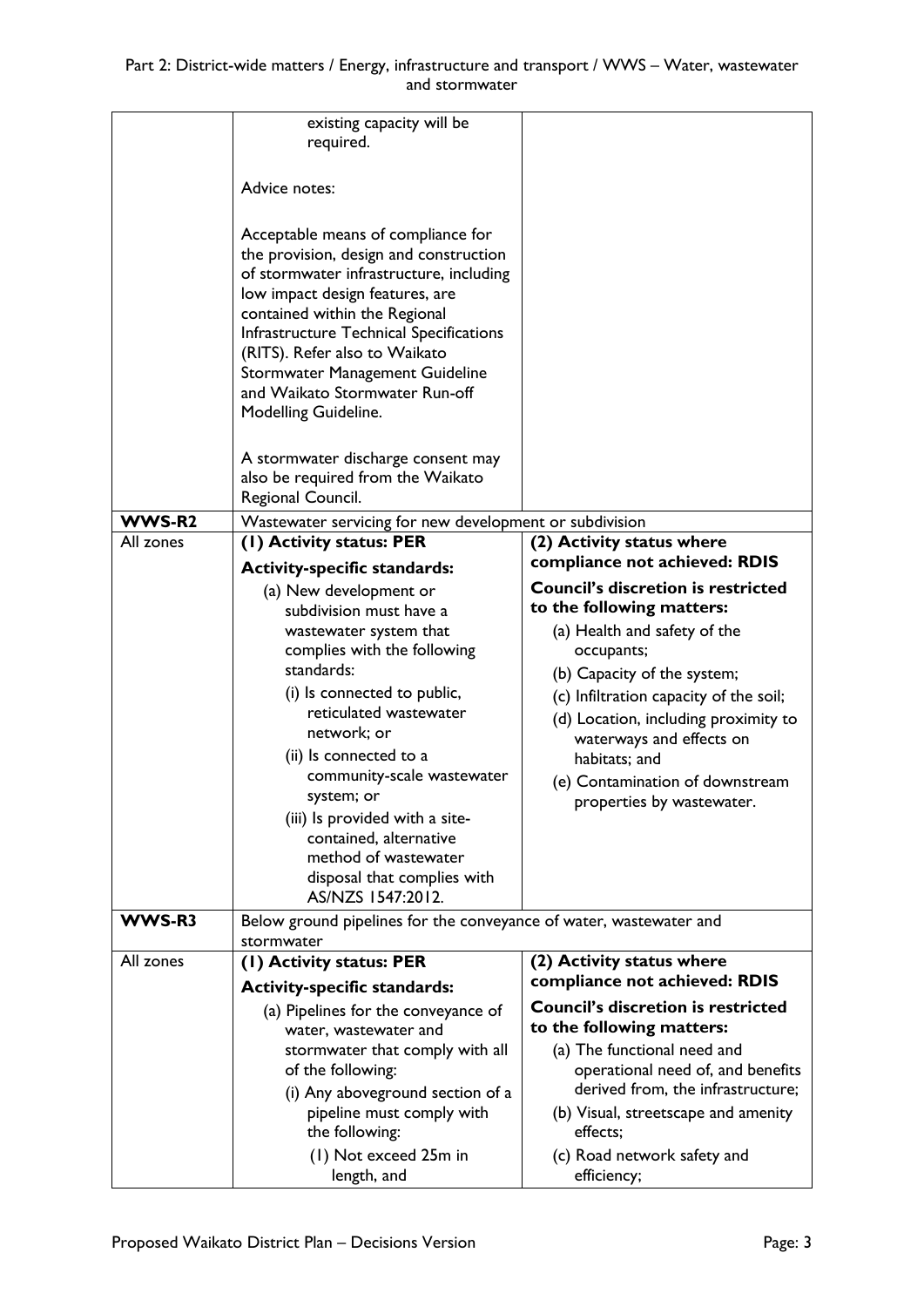|               | (2) Not exceed 300mm in                                              | (d) The risk of hazards to public or       |
|---------------|----------------------------------------------------------------------|--------------------------------------------|
|               | diameter.                                                            | individual safety, and risk of             |
|               | (3) Is not located within an                                         | property damage; and                       |
|               | Identified Area and.                                                 | (e) Effects on the specific values,        |
|               | (b) The maximum dimensions in                                        | qualities and characteristics of           |
|               | Rule WWS-R3(1)(a)(i) do not                                          | any Identified Area.                       |
|               | apply to any above-ground                                            |                                            |
|               | section of pipeline which is                                         |                                            |
|               | attached to or contained within                                      |                                            |
|               | the superstructure of a bridge.                                      |                                            |
| <b>WWS-R4</b> | Below ground pipelines for the conveyance of water, wastewater and   |                                            |
|               | stormwater located within an Identified Area                         |                                            |
| All zones     | (I) Activity status: PER                                             | (2) Activity status where                  |
|               |                                                                      | compliance not achieved: RDIS              |
|               | <b>Activity-specific standards:</b>                                  | <b>Council's discretion is restricted</b>  |
|               | (a) Below ground pipelines for the                                   | to the following matters:                  |
|               | conveyance of water,                                                 |                                            |
|               | wastewater and stormwater                                            | (a) The functional need and                |
|               | located within an Identified Area                                    | operational need of, and benefits          |
|               | that comply with all of the                                          | derived from, the infrastructure;          |
|               | following:                                                           | (b) Visual, streetscape and amenity        |
|               | (i) There are no aboveground                                         | effects:                                   |
|               | sections of pipeline within an<br>Identified Area; and               | (c) Road network safety and<br>efficiency; |
|               | (ii) Are not within a site or area                                   | (d) The risk of hazards to public or       |
|               | in SCHED1 - Historic                                                 | individual safety, and risk of             |
|               | heritage items or SCHED3 -                                           | property damage; and                       |
|               | Sites and areas of significance                                      | (e) Effects on the specific values,        |
|               | to Maaori.                                                           | qualities and characteristics of           |
|               |                                                                      | any Identified Area.                       |
| WWS-R5        | Pump stations for the conveyance of water, wastewater and stormwater |                                            |
| All zones     | (1) Activity status: PER                                             | (2) Activity status where                  |
|               | <b>Activity-specific standards:</b>                                  | compliance not achieved: RDIS              |
|               | (a) Pump stations for the                                            | <b>Council's discretion is restricted</b>  |
|               | conveyance of water,                                                 | to the following matters:                  |
|               | wastewater and stormwater that                                       | (a) The functional need and                |
|               | complies with the following                                          | operational need of, and benefits          |
|               | standards:                                                           | derived from, the infrastructure;          |
|               | (i) Is not located within an                                         | (b) Visual, streetscape and amenity        |
|               | <b>Identified Area.</b>                                              | effects;                                   |
|               | (ii) Not exceed 10m <sup>2</sup> in area                             | (c) Road network safety and                |
|               | above-ground; and                                                    | efficiency;                                |
|               | (iii) Not exceed 3m in height                                        | (d) The risk of hazards to public or       |
|               | measured from the natural                                            | individual safety, and risk of             |
|               | ground level immediately                                             | property damage; and                       |
|               | below the structure.                                                 | (e) Effects on the specific values,        |
|               |                                                                      | qualities and characteristics of           |
|               |                                                                      | any Identified Area.                       |
| WWS-R6        | Stormwater treatment, detention and retention facilities or devices  |                                            |
| All zones     | (1) Activity status: PER                                             | (2) Activity status where                  |
|               | <b>Activity-specific standards:</b>                                  | compliance not achieved: n/a               |
|               |                                                                      |                                            |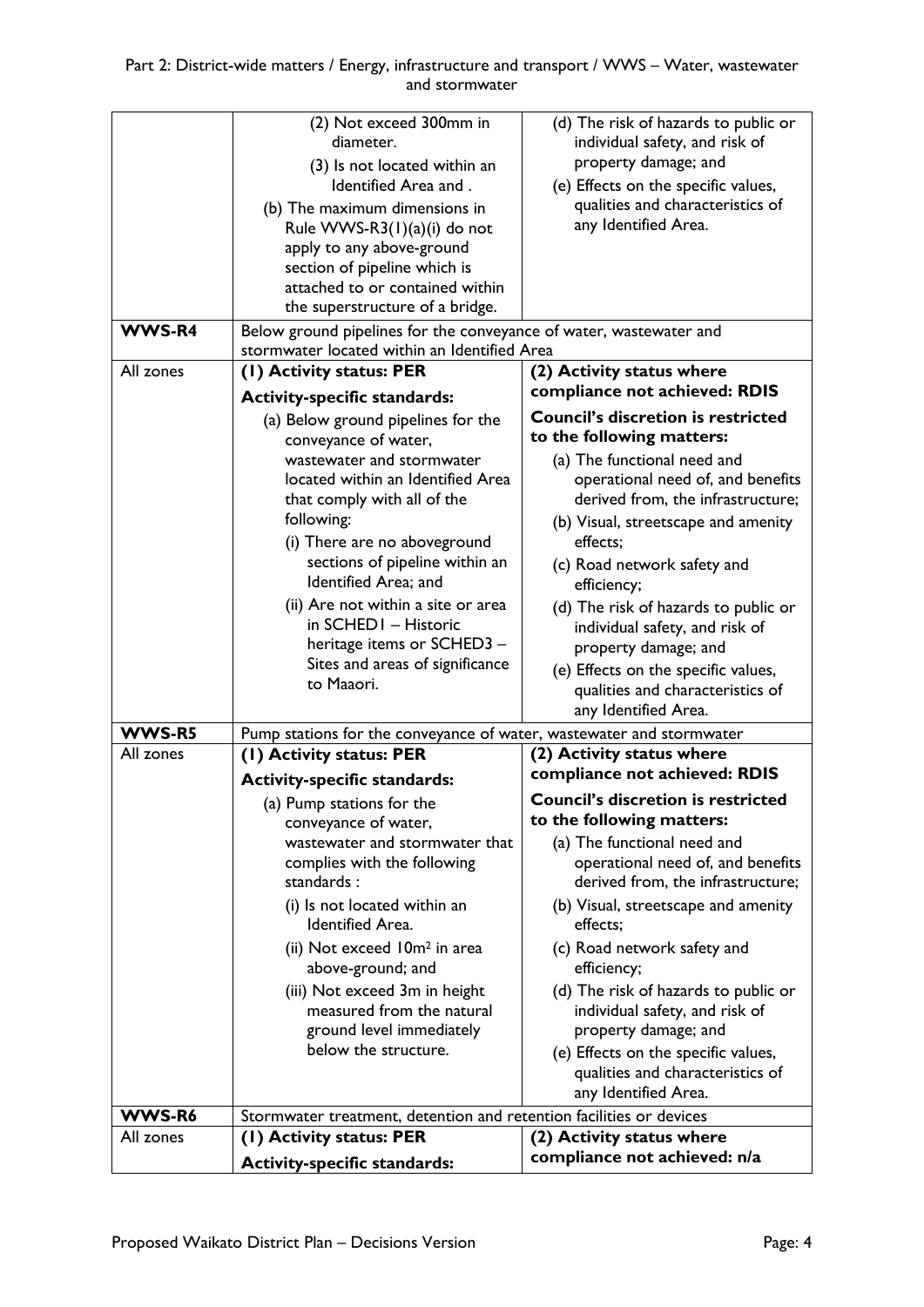|                     | (a) Stormwater treatment,                               |                                                                                                 |
|---------------------|---------------------------------------------------------|-------------------------------------------------------------------------------------------------|
|                     | detention and retention facilities                      |                                                                                                 |
|                     | or devices, excluding                                   |                                                                                                 |
|                     | stormwater wetlands or ponds.                           |                                                                                                 |
| WWS-R7<br>All zones | Stormwater ponds or wetlands                            |                                                                                                 |
|                     | (1) Activity status: PER                                | (2) Activity status where<br>compliance not achieved: RDIS                                      |
|                     | <b>Activity-specific standards:</b>                     |                                                                                                 |
|                     | (a) Stormwater ponds or wetlands                        | <b>Council's discretion is restricted</b><br>to the following matters:                          |
|                     | that comply with the following:                         |                                                                                                 |
|                     | (i) The area of the pond or                             | (a) The functional need and<br>operational need of, and benefits                                |
|                     | wetland does not exceed the<br>equivalent site building | derived from, the infrastructure;                                                               |
|                     | coverage standards applicable<br>to the zone.           | (b) Visual, streetscape and amenity<br>effects;                                                 |
|                     |                                                         | (c) Road network safety and<br>efficiency;                                                      |
|                     |                                                         | (d) The risk of hazards to public or<br>individual safety, and risk of<br>property damage; and  |
|                     |                                                         | (e) Effects on the specific values,<br>qualities and characteristics of                         |
|                     |                                                         | any Identified Area.                                                                            |
| WWS-R8<br>All zones | Ventilation facilities, drop shafts and manholes        |                                                                                                 |
|                     | (1) Activity status: PER                                | (2) Activity status where<br>compliance not achieved: RDIS                                      |
|                     | <b>Activity-specific standards:</b>                     |                                                                                                 |
|                     | (a) Ventilation facilities, drop shafts                 | <b>Council's discretion is restricted</b><br>to the following matters:                          |
|                     | and manholes that comply with<br>the following:         | (a) The functional need and                                                                     |
|                     | (i) Are not located within an                           | operational need of, and benefits                                                               |
|                     | <b>Identified Area.</b>                                 | derived from, the infrastructure;                                                               |
|                     |                                                         | (b) Visual, streetscape and amenity<br>effects;                                                 |
|                     |                                                         | (c) Road network safety and                                                                     |
|                     |                                                         | efficiency;                                                                                     |
|                     |                                                         | (d) The risk of hazards to public or<br>individual safety, and risk of<br>property damage; and  |
|                     |                                                         | (e) Effects on the specific values,<br>qualities and characteristics of<br>any Identified Area. |
| WWS-R9              | Below ground reservoirs                                 |                                                                                                 |
| All zones           | (1) Activity status: PER                                | (2) Activity status where                                                                       |
|                     | <b>Activity-specific standards:</b>                     | compliance not achieved: RDIS                                                                   |
|                     | (a) Below ground reservoirs that                        | <b>Council's discretion is restricted</b>                                                       |
|                     | comply with all of the following:                       | to the following matters:                                                                       |
|                     | (i) Are not located within an                           | (a) The functional need and                                                                     |
|                     | Identified Area; or                                     | operational need of, and benefits                                                               |
|                     | (ii) Are not located within road                        | derived from, the infrastructure;                                                               |
|                     |                                                         | (b) Visual, streetscape and amenity                                                             |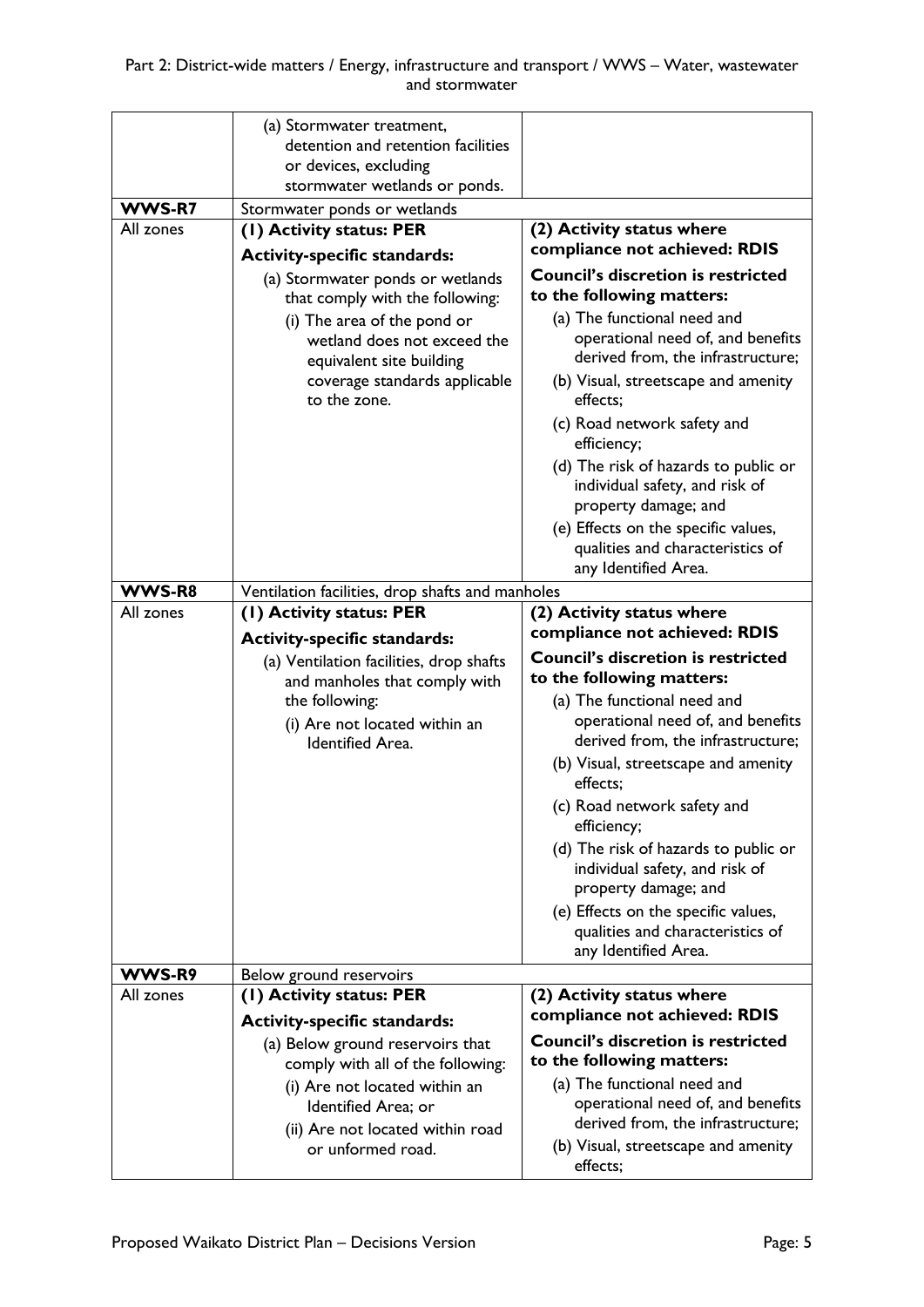|                                                                            | (c) Road network safety and<br>efficiency;                                                                                                                                                                                                                                                                                                                                                                                                                                                                                                                                                                                                                                                                                                                                                                                                                                                                                                      |
|----------------------------------------------------------------------------|-------------------------------------------------------------------------------------------------------------------------------------------------------------------------------------------------------------------------------------------------------------------------------------------------------------------------------------------------------------------------------------------------------------------------------------------------------------------------------------------------------------------------------------------------------------------------------------------------------------------------------------------------------------------------------------------------------------------------------------------------------------------------------------------------------------------------------------------------------------------------------------------------------------------------------------------------|
|                                                                            | (d) The risk of hazards to public or                                                                                                                                                                                                                                                                                                                                                                                                                                                                                                                                                                                                                                                                                                                                                                                                                                                                                                            |
|                                                                            | individual safety, and risk of                                                                                                                                                                                                                                                                                                                                                                                                                                                                                                                                                                                                                                                                                                                                                                                                                                                                                                                  |
|                                                                            | property damage; and                                                                                                                                                                                                                                                                                                                                                                                                                                                                                                                                                                                                                                                                                                                                                                                                                                                                                                                            |
|                                                                            | (e) Effects on the specific values,                                                                                                                                                                                                                                                                                                                                                                                                                                                                                                                                                                                                                                                                                                                                                                                                                                                                                                             |
|                                                                            | qualities and characteristics of                                                                                                                                                                                                                                                                                                                                                                                                                                                                                                                                                                                                                                                                                                                                                                                                                                                                                                                |
|                                                                            | any Identified Area.                                                                                                                                                                                                                                                                                                                                                                                                                                                                                                                                                                                                                                                                                                                                                                                                                                                                                                                            |
|                                                                            |                                                                                                                                                                                                                                                                                                                                                                                                                                                                                                                                                                                                                                                                                                                                                                                                                                                                                                                                                 |
|                                                                            | (2) Activity status where                                                                                                                                                                                                                                                                                                                                                                                                                                                                                                                                                                                                                                                                                                                                                                                                                                                                                                                       |
| <b>Activity-specific standards:</b>                                        | compliance not achieved: RDIS                                                                                                                                                                                                                                                                                                                                                                                                                                                                                                                                                                                                                                                                                                                                                                                                                                                                                                                   |
| (a) New development or                                                     | <b>Council's discretion is restricted</b>                                                                                                                                                                                                                                                                                                                                                                                                                                                                                                                                                                                                                                                                                                                                                                                                                                                                                                       |
| subdivision must have a water                                              | to the following matters:                                                                                                                                                                                                                                                                                                                                                                                                                                                                                                                                                                                                                                                                                                                                                                                                                                                                                                                       |
|                                                                            | (a) Health and safety of the                                                                                                                                                                                                                                                                                                                                                                                                                                                                                                                                                                                                                                                                                                                                                                                                                                                                                                                    |
|                                                                            | occupants; and                                                                                                                                                                                                                                                                                                                                                                                                                                                                                                                                                                                                                                                                                                                                                                                                                                                                                                                                  |
|                                                                            | (b) Sufficiency of supply for fire-                                                                                                                                                                                                                                                                                                                                                                                                                                                                                                                                                                                                                                                                                                                                                                                                                                                                                                             |
|                                                                            | fighting.                                                                                                                                                                                                                                                                                                                                                                                                                                                                                                                                                                                                                                                                                                                                                                                                                                                                                                                                       |
|                                                                            |                                                                                                                                                                                                                                                                                                                                                                                                                                                                                                                                                                                                                                                                                                                                                                                                                                                                                                                                                 |
|                                                                            |                                                                                                                                                                                                                                                                                                                                                                                                                                                                                                                                                                                                                                                                                                                                                                                                                                                                                                                                                 |
| water supply must be                                                       |                                                                                                                                                                                                                                                                                                                                                                                                                                                                                                                                                                                                                                                                                                                                                                                                                                                                                                                                                 |
| provided;                                                                  |                                                                                                                                                                                                                                                                                                                                                                                                                                                                                                                                                                                                                                                                                                                                                                                                                                                                                                                                                 |
| (b) For all other zones:                                                   |                                                                                                                                                                                                                                                                                                                                                                                                                                                                                                                                                                                                                                                                                                                                                                                                                                                                                                                                                 |
| (i) Be connected to any available                                          |                                                                                                                                                                                                                                                                                                                                                                                                                                                                                                                                                                                                                                                                                                                                                                                                                                                                                                                                                 |
| public, reticulated water                                                  |                                                                                                                                                                                                                                                                                                                                                                                                                                                                                                                                                                                                                                                                                                                                                                                                                                                                                                                                                 |
| supply system nearby; and                                                  |                                                                                                                                                                                                                                                                                                                                                                                                                                                                                                                                                                                                                                                                                                                                                                                                                                                                                                                                                 |
| (ii) In addition to connection to                                          |                                                                                                                                                                                                                                                                                                                                                                                                                                                                                                                                                                                                                                                                                                                                                                                                                                                                                                                                                 |
|                                                                            |                                                                                                                                                                                                                                                                                                                                                                                                                                                                                                                                                                                                                                                                                                                                                                                                                                                                                                                                                 |
|                                                                            |                                                                                                                                                                                                                                                                                                                                                                                                                                                                                                                                                                                                                                                                                                                                                                                                                                                                                                                                                 |
|                                                                            |                                                                                                                                                                                                                                                                                                                                                                                                                                                                                                                                                                                                                                                                                                                                                                                                                                                                                                                                                 |
|                                                                            |                                                                                                                                                                                                                                                                                                                                                                                                                                                                                                                                                                                                                                                                                                                                                                                                                                                                                                                                                 |
|                                                                            |                                                                                                                                                                                                                                                                                                                                                                                                                                                                                                                                                                                                                                                                                                                                                                                                                                                                                                                                                 |
| but not for potable uses.                                                  |                                                                                                                                                                                                                                                                                                                                                                                                                                                                                                                                                                                                                                                                                                                                                                                                                                                                                                                                                 |
| The construction of new regional flood management infrastructure in close  |                                                                                                                                                                                                                                                                                                                                                                                                                                                                                                                                                                                                                                                                                                                                                                                                                                                                                                                                                 |
| proximity to existing flood management infrastructure, undertaken by or on |                                                                                                                                                                                                                                                                                                                                                                                                                                                                                                                                                                                                                                                                                                                                                                                                                                                                                                                                                 |
|                                                                            |                                                                                                                                                                                                                                                                                                                                                                                                                                                                                                                                                                                                                                                                                                                                                                                                                                                                                                                                                 |
|                                                                            |                                                                                                                                                                                                                                                                                                                                                                                                                                                                                                                                                                                                                                                                                                                                                                                                                                                                                                                                                 |
|                                                                            | (2) Activity status where<br>compliance not achieved: DIS                                                                                                                                                                                                                                                                                                                                                                                                                                                                                                                                                                                                                                                                                                                                                                                                                                                                                       |
|                                                                            |                                                                                                                                                                                                                                                                                                                                                                                                                                                                                                                                                                                                                                                                                                                                                                                                                                                                                                                                                 |
|                                                                            |                                                                                                                                                                                                                                                                                                                                                                                                                                                                                                                                                                                                                                                                                                                                                                                                                                                                                                                                                 |
|                                                                            |                                                                                                                                                                                                                                                                                                                                                                                                                                                                                                                                                                                                                                                                                                                                                                                                                                                                                                                                                 |
|                                                                            |                                                                                                                                                                                                                                                                                                                                                                                                                                                                                                                                                                                                                                                                                                                                                                                                                                                                                                                                                 |
|                                                                            |                                                                                                                                                                                                                                                                                                                                                                                                                                                                                                                                                                                                                                                                                                                                                                                                                                                                                                                                                 |
|                                                                            |                                                                                                                                                                                                                                                                                                                                                                                                                                                                                                                                                                                                                                                                                                                                                                                                                                                                                                                                                 |
|                                                                            |                                                                                                                                                                                                                                                                                                                                                                                                                                                                                                                                                                                                                                                                                                                                                                                                                                                                                                                                                 |
|                                                                            |                                                                                                                                                                                                                                                                                                                                                                                                                                                                                                                                                                                                                                                                                                                                                                                                                                                                                                                                                 |
|                                                                            |                                                                                                                                                                                                                                                                                                                                                                                                                                                                                                                                                                                                                                                                                                                                                                                                                                                                                                                                                 |
| river bank); and                                                           |                                                                                                                                                                                                                                                                                                                                                                                                                                                                                                                                                                                                                                                                                                                                                                                                                                                                                                                                                 |
|                                                                            | Water supply servicing for new development or subdivision<br>(1) Activity status: PER<br>supply system that complies with<br>the following standards:<br>(i) For the GRUZ - General<br>rural zone, RLZ - Rural<br>lifestyle zone, LLRZ - Large<br>lot residential zone and SETZ<br>- Settlement zone, potable<br>reticulated supply for potable<br>water, may also use<br>rainwater harvesting<br>(installation of rain storage<br>tanks for water conservation)<br>to supplement water supply,<br>behalf of the public authority responsible for the regional flood management<br>infrastructure<br>(1) Activity status: PER<br><b>Activity-specific standards:</b><br>(a) All activities must comply with<br>the following standards:<br>(i) Activities are carried out:<br>(ii) Within 20m of the landward<br>toe of a stopbank (See Figure<br>5 below);<br>(iii) On a stopbank;<br>(iv) Within the flood channel<br>(between a stopbank and |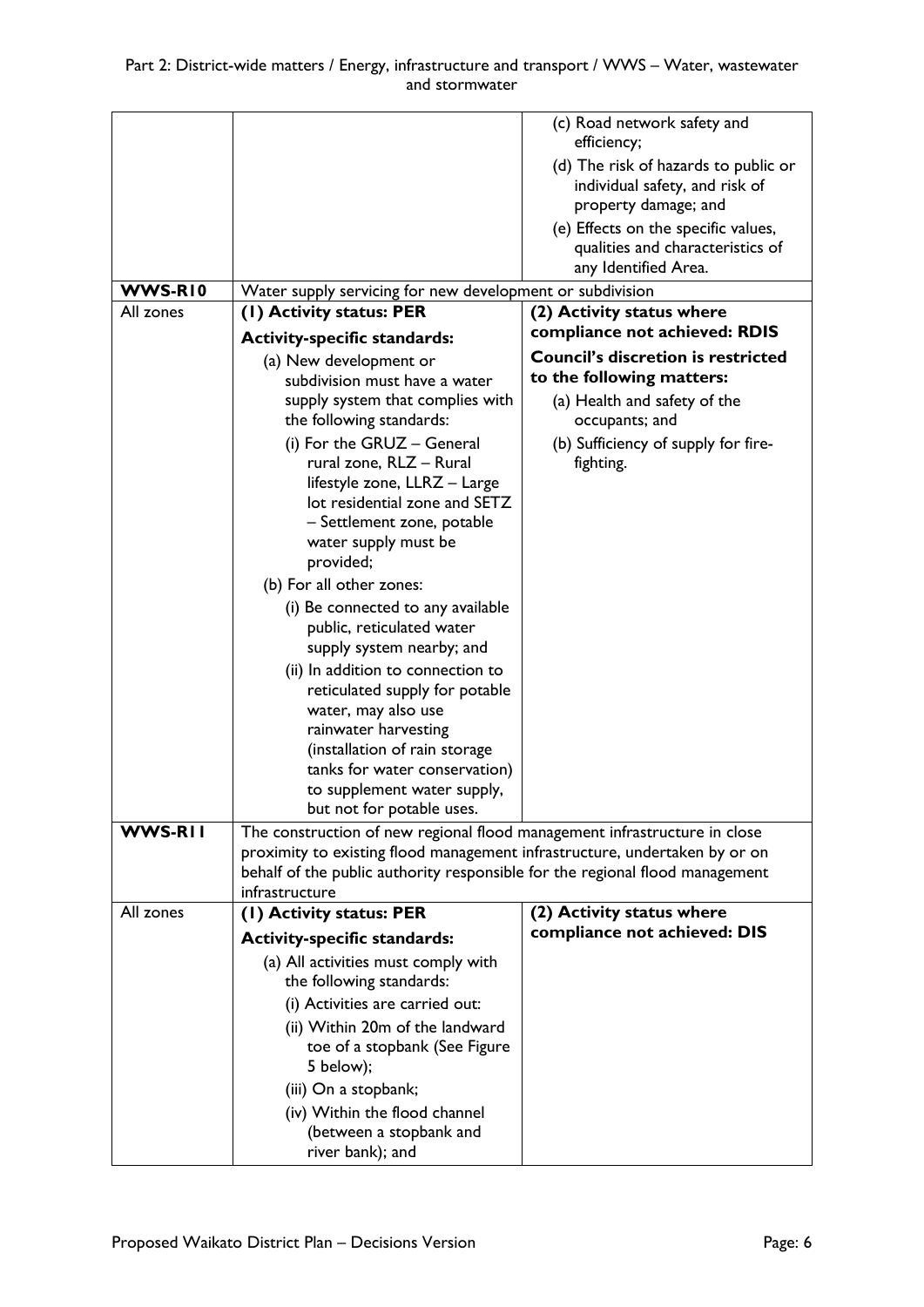#### Part 2: District-wide matters / Energy, infrastructure and transport / WWS – Water, wastewater and stormwater

| (v) Within a 20m radius of a |  |
|------------------------------|--|
| pump station or floodgate.   |  |

11. Land within 20m of the landward toe of a stopbank

10. Stopbank

#### **STOPBANK DIAGRAM**

#### Legend

- Design flood level (DFL)  $1$
- $\overline{2}$ Low water channel
- $3.$ Flood Channel
- $\overline{4}$ . Riverside stopbank toe
- Riverside batter 5.
- $6.$ Stopbank crest level
- Landside batter  $7.$
- 8. Landward stopbank toe
- 9. Riverside land



#### **Figure 5 – Stopbank diagram**

| WWS-RI2   | Flood control, renewal, maintenance, unscheduled, and storm response works<br>undertaken by or on behalf of the public authority responsible for the regional<br>flood management infrastructure |                                                                                                                                                           |
|-----------|--------------------------------------------------------------------------------------------------------------------------------------------------------------------------------------------------|-----------------------------------------------------------------------------------------------------------------------------------------------------------|
| All zones | (1) Activity status: PER                                                                                                                                                                         | (2) Activity status where                                                                                                                                 |
|           | <b>Activity-specific standards:</b>                                                                                                                                                              | compliance not achieved: n/a                                                                                                                              |
|           | Nil.                                                                                                                                                                                             |                                                                                                                                                           |
| WWS-RI3   | In close proximity to existing flood management infrastructure:                                                                                                                                  |                                                                                                                                                           |
|           | (a) The maintenance of existing stock-proof fences;                                                                                                                                              |                                                                                                                                                           |
|           | (b) Grazing of animals;                                                                                                                                                                          |                                                                                                                                                           |
|           | (c) Any farming activity other than the grazing of animals;                                                                                                                                      |                                                                                                                                                           |
|           | (d) Planting of trees;                                                                                                                                                                           |                                                                                                                                                           |
|           | (e) The construction of any road or race for the passage of stock or vehicles;                                                                                                                   |                                                                                                                                                           |
|           | (f) The erection of any new fence, shelter, building or structure;                                                                                                                               |                                                                                                                                                           |
|           | (g) The excavation or the digging of any drain; and                                                                                                                                              |                                                                                                                                                           |
|           | the regional flood management infrastructure.                                                                                                                                                    | (h) A network utility or private infrastructure including underground pipes<br>and cables with written approval from the public authority responsible for |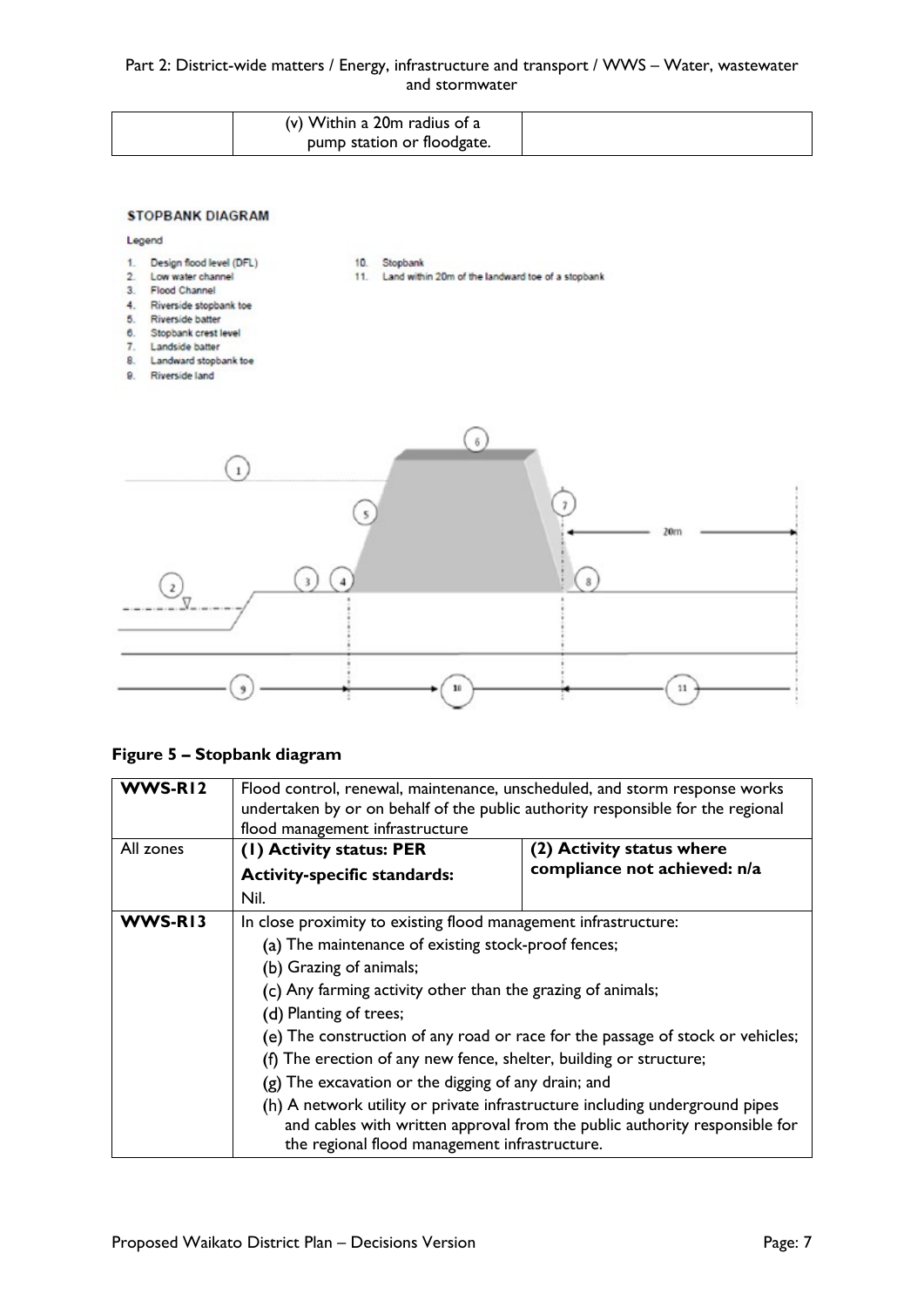| All zones                | (1) Activity status: PER                                                     | (2) Activity status where                                 |
|--------------------------|------------------------------------------------------------------------------|-----------------------------------------------------------|
|                          | <b>Activity-specific standards:</b>                                          | compliance not achieved: n/a                              |
|                          | Nil.                                                                         |                                                           |
| WWS-RI4                  | Stormwater ponds or wetlands, that serve more than one site, located within: |                                                           |
|                          | (a) GRZ - General residential zone;                                          |                                                           |
|                          | (b) MRZ - Medium density residential zone;                                   |                                                           |
|                          | (c) RPZ - Rangitahi Peninsula zone;                                          |                                                           |
|                          | (d) SETZ - Settlement zone;                                                  |                                                           |
|                          | (e) LLRZ - Large lot residential zone;                                       |                                                           |
|                          | (f) RLZ - Rural lifestyle zone;                                              |                                                           |
|                          | (g) Road and unformed road; and                                              |                                                           |
|                          | (h) Identified Areas.                                                        |                                                           |
| All specified in<br>rule | (I) Activity status: RDIS                                                    | (2) Activity status where<br>compliance not achieved: n/a |
|                          | <b>Activity-specific standards:</b>                                          |                                                           |
|                          | Nil.                                                                         |                                                           |
|                          | <b>Council's discretion is restricted</b>                                    |                                                           |
|                          | to the following matters:                                                    |                                                           |
|                          | (a) The functional need and                                                  |                                                           |
|                          | operational need of, and benefits                                            |                                                           |
|                          | derived from, the infrastructure;                                            |                                                           |
|                          | (b) Visual, streetscape and amenity<br>effects;                              |                                                           |
|                          | (c) Road network safety and<br>efficiency;                                   |                                                           |
|                          | (d) The risk of hazards to public or                                         |                                                           |
|                          | individual safety, and risk of                                               |                                                           |
|                          | property damage; and                                                         |                                                           |
|                          | (e) Effects on the specific values,                                          |                                                           |
|                          | qualities and characteristics of<br>any Identified Area.                     |                                                           |
| WWS-RI5                  | Outfall structures located within an Identified Area                         |                                                           |
| All zones                | (1) Activity status: RDIS                                                    | (2) Activity status where                                 |
|                          | <b>Activity-specific standards:</b>                                          | compliance not achieved: n/a                              |
|                          | Nil.                                                                         |                                                           |
|                          |                                                                              |                                                           |
|                          | <b>Council's discretion is restricted</b><br>to the following matters:       |                                                           |
|                          | (a) The functional need and                                                  |                                                           |
|                          | operational need of, and benefits                                            |                                                           |
|                          | derived from, the infrastructure;                                            |                                                           |
|                          | (b) Visual, streetscape and amenity<br>effects;                              |                                                           |
|                          | (c) Road network safety and                                                  |                                                           |
|                          | efficiency;                                                                  |                                                           |
|                          | (d) The risk of hazards to public or                                         |                                                           |
|                          | individual safety, and risk of<br>property damage; and                       |                                                           |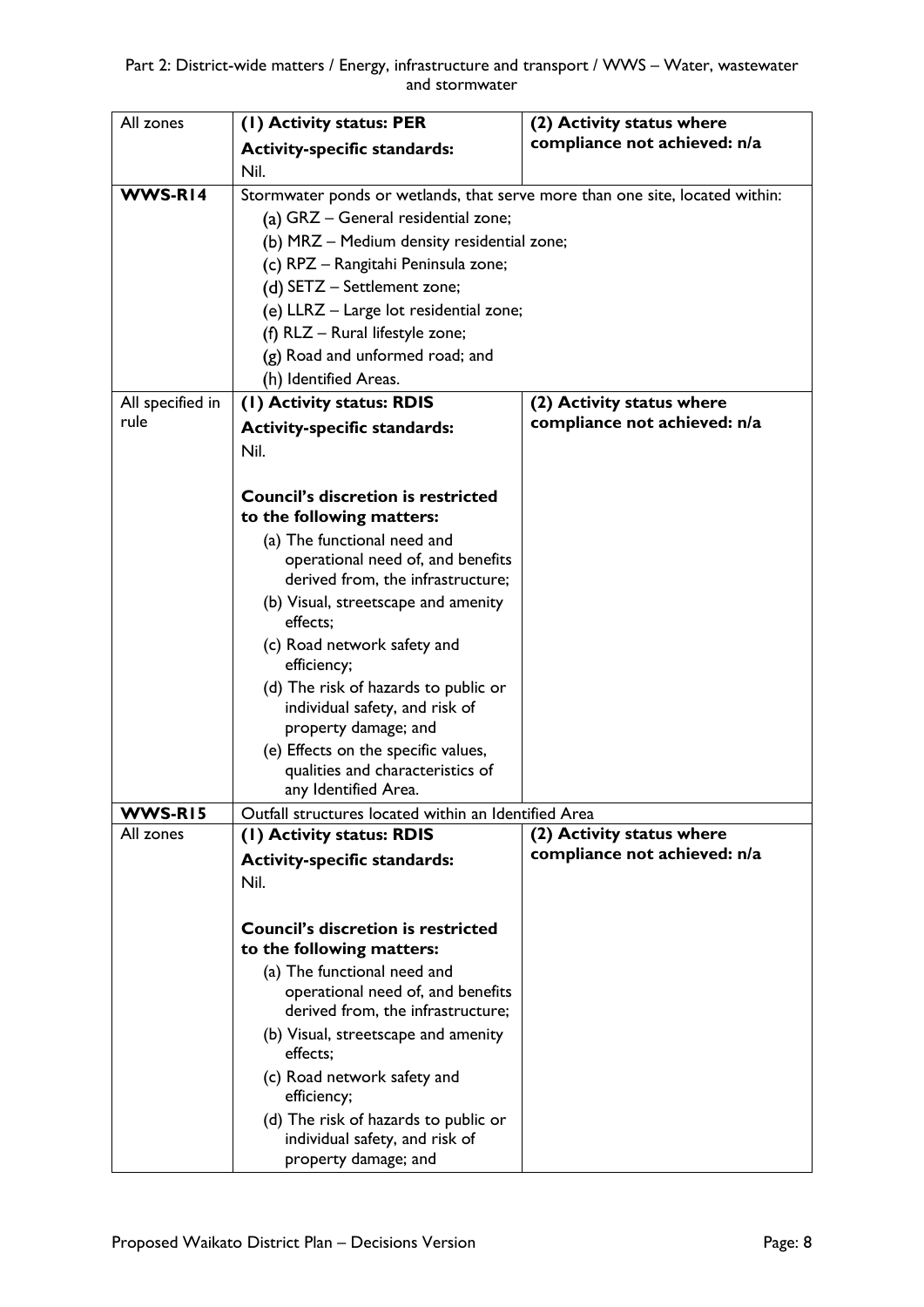|           | (e) Effects on the specific values,<br>qualities and characteristics of<br>any Identified Area.                                                                                              |                              |
|-----------|----------------------------------------------------------------------------------------------------------------------------------------------------------------------------------------------|------------------------------|
| WWS-RI6   | New capital works relating to regional flood management infrastructure,<br>including but not limited to flood control dams, flood gates, stopbanks, channels,<br>and culverting of waterways |                              |
| All zones | (I) Activity status: RDIS                                                                                                                                                                    | (2) Activity status where    |
|           |                                                                                                                                                                                              | compliance not achieved: n/a |
|           | <b>Activity-specific standards:</b>                                                                                                                                                          |                              |
|           | Nil.                                                                                                                                                                                         |                              |
|           |                                                                                                                                                                                              |                              |
|           | <b>Council's discretion is restricted</b>                                                                                                                                                    |                              |
|           | to the following matters:                                                                                                                                                                    |                              |
|           | (a) The extent to which adverse                                                                                                                                                              |                              |
|           | effects are avoided, remedied or                                                                                                                                                             |                              |
|           | mitigated.                                                                                                                                                                                   |                              |
| WWS-RI7   | Any other activity that is not permitted under Rules WWS-R11 - WWS-R13                                                                                                                       |                              |
|           | but complies with the activity specific standards in Rule WWS-R11(1)                                                                                                                         |                              |
| All zones | (I) Activity status: RDIS                                                                                                                                                                    | (2) Activity status where    |
|           |                                                                                                                                                                                              | compliance not achieved: n/a |
|           | <b>Activity-specific standards:</b>                                                                                                                                                          |                              |
|           | Nil.                                                                                                                                                                                         |                              |
|           |                                                                                                                                                                                              |                              |
|           | <b>Council's discretion is restricted</b>                                                                                                                                                    |                              |
|           | to the following matters:                                                                                                                                                                    |                              |
|           | (a) The extent to which the activity                                                                                                                                                         |                              |
|           | will affect the integrity of the                                                                                                                                                             |                              |
|           | flood control asset;                                                                                                                                                                         |                              |
|           |                                                                                                                                                                                              |                              |
|           | (b) The extent to which the activity<br>will impede maintenance access;                                                                                                                      |                              |
|           |                                                                                                                                                                                              |                              |
|           | (c) Methods to avoid, remedy, or                                                                                                                                                             |                              |
|           | mitigate adverse effects on the                                                                                                                                                              |                              |
|           | integrity of the flood control                                                                                                                                                               |                              |
|           | assets; and                                                                                                                                                                                  |                              |
|           | (d) Methods to avoid, remedy, or                                                                                                                                                             |                              |
|           | mitigate adverse effects on                                                                                                                                                                  |                              |
|           | maintenance access.                                                                                                                                                                          |                              |
|           |                                                                                                                                                                                              |                              |
|           | Non-notification:                                                                                                                                                                            |                              |
|           |                                                                                                                                                                                              |                              |
|           | Applications utilising Rule WWS-R17                                                                                                                                                          |                              |
|           | that do not simultaneously trigger                                                                                                                                                           |                              |
|           | other consent requirements shall not                                                                                                                                                         |                              |
|           | be publicly notified and shall not be                                                                                                                                                        |                              |
|           | served on any party other than                                                                                                                                                               |                              |
|           | Council and the public authority                                                                                                                                                             |                              |
|           | responsible for the regional flood                                                                                                                                                           |                              |
|           | management infrastructure.                                                                                                                                                                   |                              |
| WWS-RI8   | Water treatment plants not located within road or unformed road                                                                                                                              |                              |
| All zones | (I) Activity status: DIS                                                                                                                                                                     |                              |
|           |                                                                                                                                                                                              |                              |
| WWS-RI9   | Wastewater treatment plants located within the following:                                                                                                                                    |                              |
|           | (a) GIZ - General industrial zone;                                                                                                                                                           |                              |